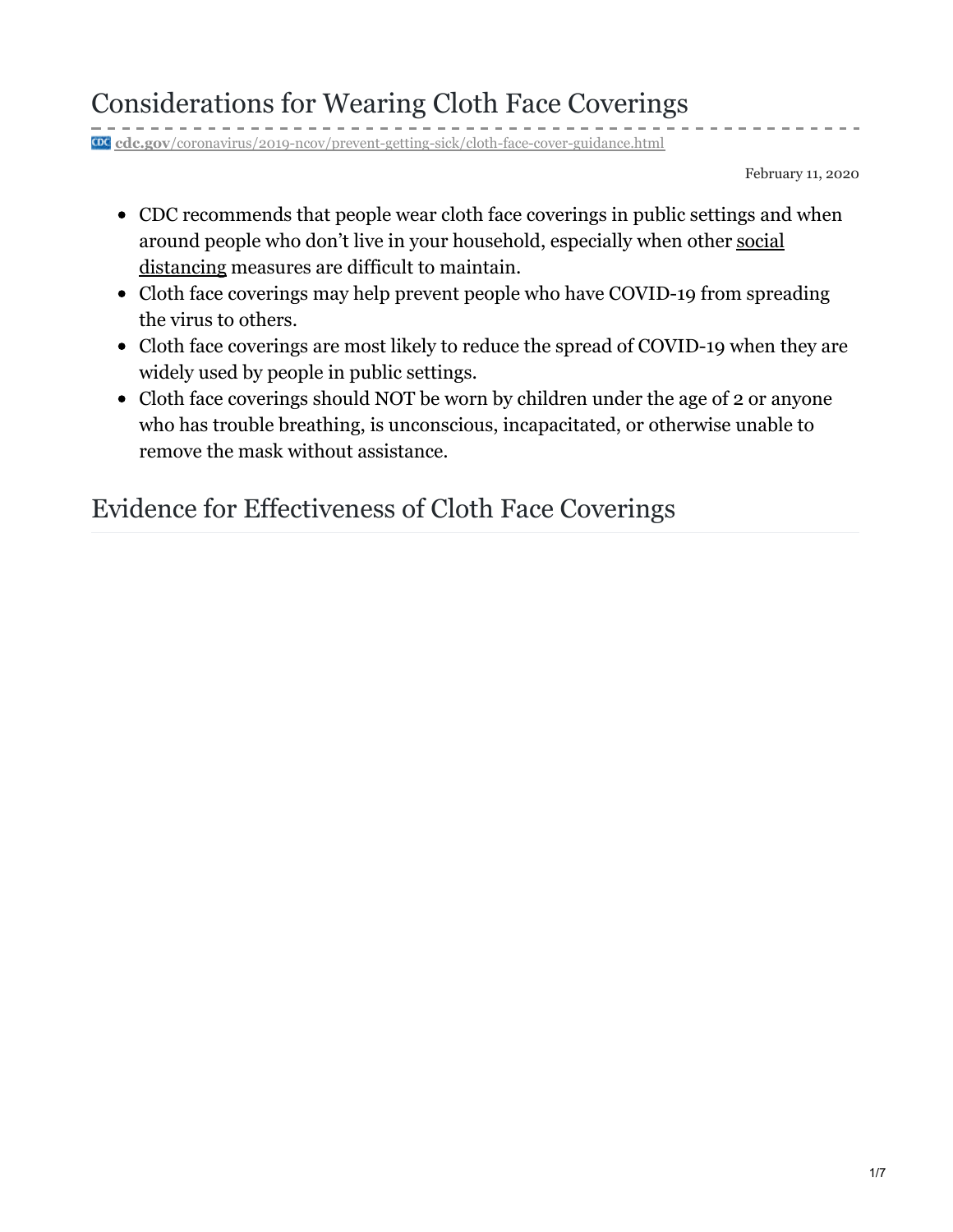

Cloth face coverings are recommended as a simple barrier to help prevent respiratory droplets from traveling into the air and onto other people when the person wearing the cloth face covering coughs, sneezes, talks, or raises their voice. This is called source control. This recommendation is based on what we know about the role respiratory droplets play in the spread of the virus that causes COVID-19, paired with emerging evidence from clinical and laboratory studies that shows cloth face coverings reduce the spray of droplets when worn over the nose and mouth. COVID-19 spreads mainly among people who are in close contact with one another (within about 6 feet), so the use of cloth face coverings is particularly important in settings where people are close to each other or where social distancing is difficult to maintain.

# Who Should Wear A Cloth Face Covering?

## General public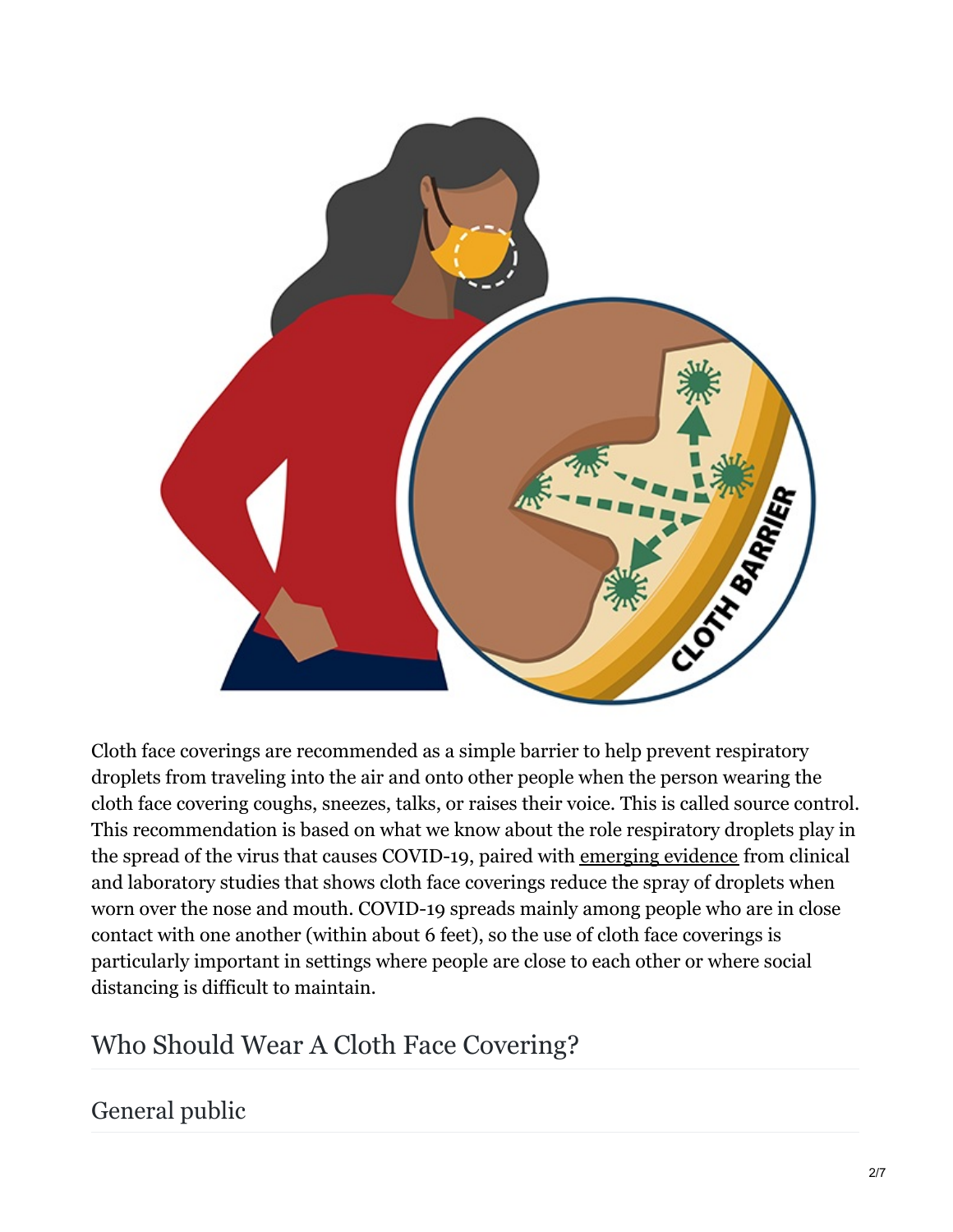- CDC recommends all people 2 years of age and older wear a cloth face covering in public settings and when around people who don't live in your household, especially when other social [distancing](https://www.cdc.gov/coronavirus/2019-ncov/prevent-getting-sick/social-distancing.html) measures are difficult to maintain.
- COVID-19 can be spread by people who do not have symptoms and do not know that they are infected. That's why it's important for everyone to wear cloth face coverings in public settings and practice social [distancing](https://www.cdc.gov/coronavirus/2019-ncov/prevent-getting-sick/social-distancing.html) (staying at least 6 feet away from other people).
- While cloth face coverings are strongly encouraged to reduce the spread of COVID-19, CDC recognizes there are specific instances when wearing a cloth face covering may not be feasible. In these instances, adaptations and alternatives should be considered whenever possible (see below for examples).

#### People who know or think they might have COVID-19

- If you are [sick](https://www.cdc.gov/coronavirus/2019-ncov/if-you-are-sick/steps-when-sick.html) with COVID-19 or think you might have COVID-19, do not visit public areas. Stay home except to get medical care. As much as possible stay in a specific room and away from other people and [pets](https://www.cdc.gov/coronavirus/2019-ncov/animals/pets-other-animals.html) in your home. If you need to be around other people or animals, wear a cloth face covering (including in your home).
- The cloth face covering helps prevent a person who is sick from spreading the virus to others. It helps keep respiratory droplets contained and from reaching other people.

## Caregivers of people with COVID-19

Those caring for someone who is sick with COVID-19 at home or in a [non-healthcare](https://www.cdc.gov/coronavirus/2019-ncov/if-you-are-sick/care-for-someone.html) setting may also wear a cloth face covering. However, the protective effects—how well the cloth face covering protects healthy people from breathing in the virus—are unknown. To prevent getting sick, caregivers should also continue to practice everyday [preventive](https://www.cdc.gov/coronavirus/2019-ncov/prevent-getting-sick/prevention.html) actions: avoid close contact as much as possible, clean hands often; avoid touching your eyes, nose, and mouth with unwashed hands; and frequently clean and disinfect surfaces.

# Who Should Not Wear a Cloth Face Covering

Cloth face coverings should **not** be worn by:

- Children younger than 2 years old
- Anyone who has trouble breathing
- Anyone who is unconscious, incapacitated, or otherwise unable to remove the cloth face covering without assistance

# Feasibility and Adaptations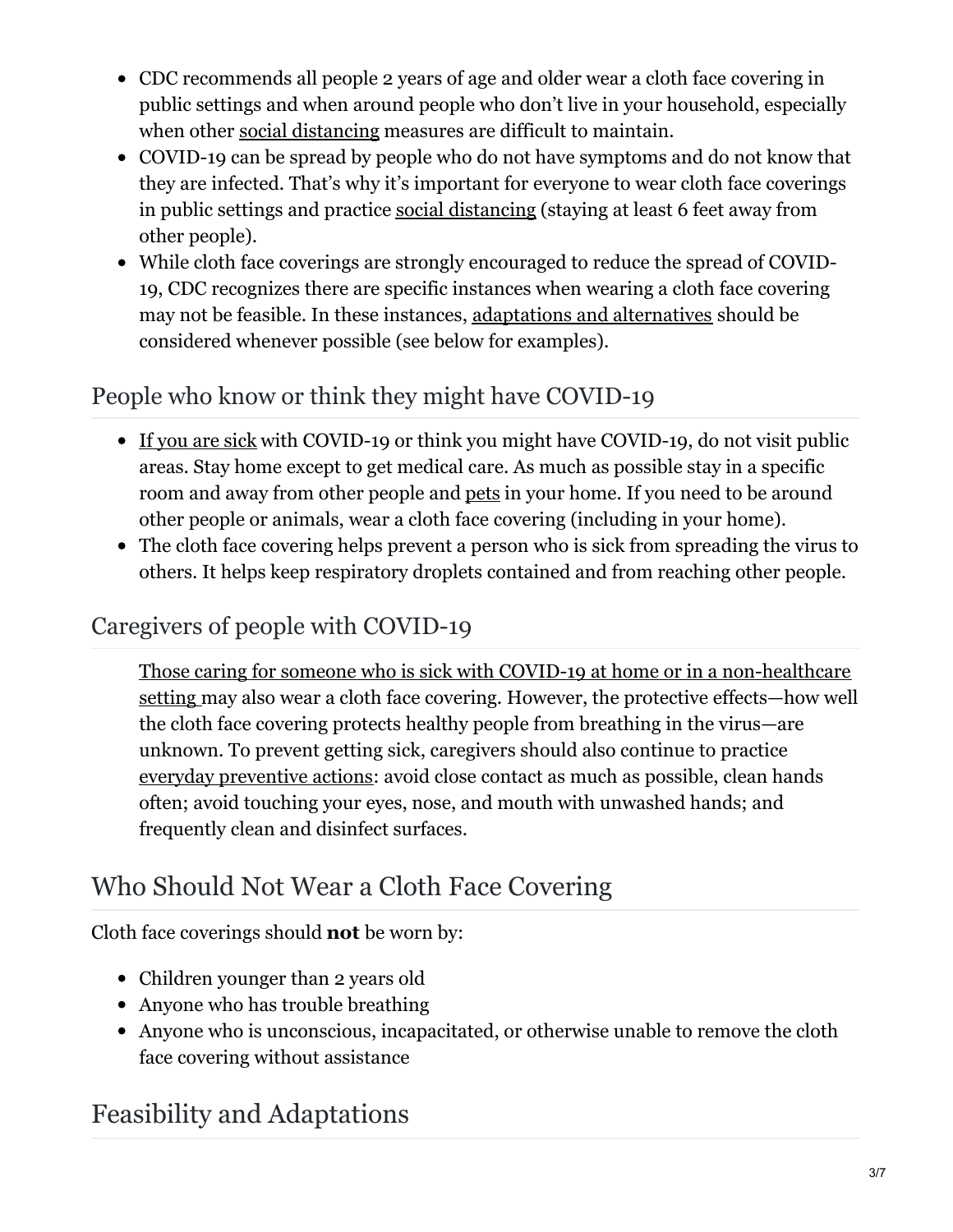CDC recognizes that wearing cloth face coverings may not be possible in every situation or for some people. In some situations, wearing a cloth face covering may exacerbate a physical or mental health condition, lead to a medical emergency, or introduce significant safety concerns. Adaptations and alternatives should be considered whenever possible to increase the feasibility of wearing a cloth face covering or to reduce the risk of COVID-19 spreading if it is not possible to wear one.

#### For example,

- People who are deaf or hard of hearing—or those who care for or interact with a person who is hearing impaired—may be unable to wear cloth face coverings if they rely on lipreading to communicate. In this situation, consider using a clear face covering. If a clear face covering isn't available, consider whether you can use written communication, use closed captioning, or decrease background noise to make communication possible while wearing a cloth face covering that blocks your lips.
- Some people, such as people with intellectual and developmental disabilities, mental health conditions or other sensory sensitivities, may have challenges wearing a cloth face covering. They should consult with their healthcare provider for advice about wearing cloth face coverings.
- Younger children (e.g., preschool or early elementary aged) may be unable to wear a cloth face covering properly, particularly for an extended period of time. Wearing of cloth face coverings may be prioritized at times when it is difficult to maintain a distance of 6 feet from others (e.g., during carpool drop off or pick up, or when standing in line at school). Ensuring proper cloth face covering size and fit and providing children with frequent reminders and education on the importance and proper wear of cloth face coverings may help address these issues.
- People should not wear cloth face coverings while engaged in activities that may cause the cloth face covering to become wet, like when [swimming](https://www.cdc.gov/coronavirus/2019-ncov/community/parks-rec/public-beaches.html) at the beach or pool. A wet cloth face covering may make it difficult to breathe. For activities like swimming, it is particularly important to maintain physical distance from others when in the water.
- People who are engaged in high intensity activities, like running, may not be able to wear a cloth face covering if it causes difficulty breathing. If unable to wear a cloth face covering, consider conducting the activity in a location with greater ventilation and air exchange (for instance, outdoors versus indoors) and where it is possible to maintain physical distance from others.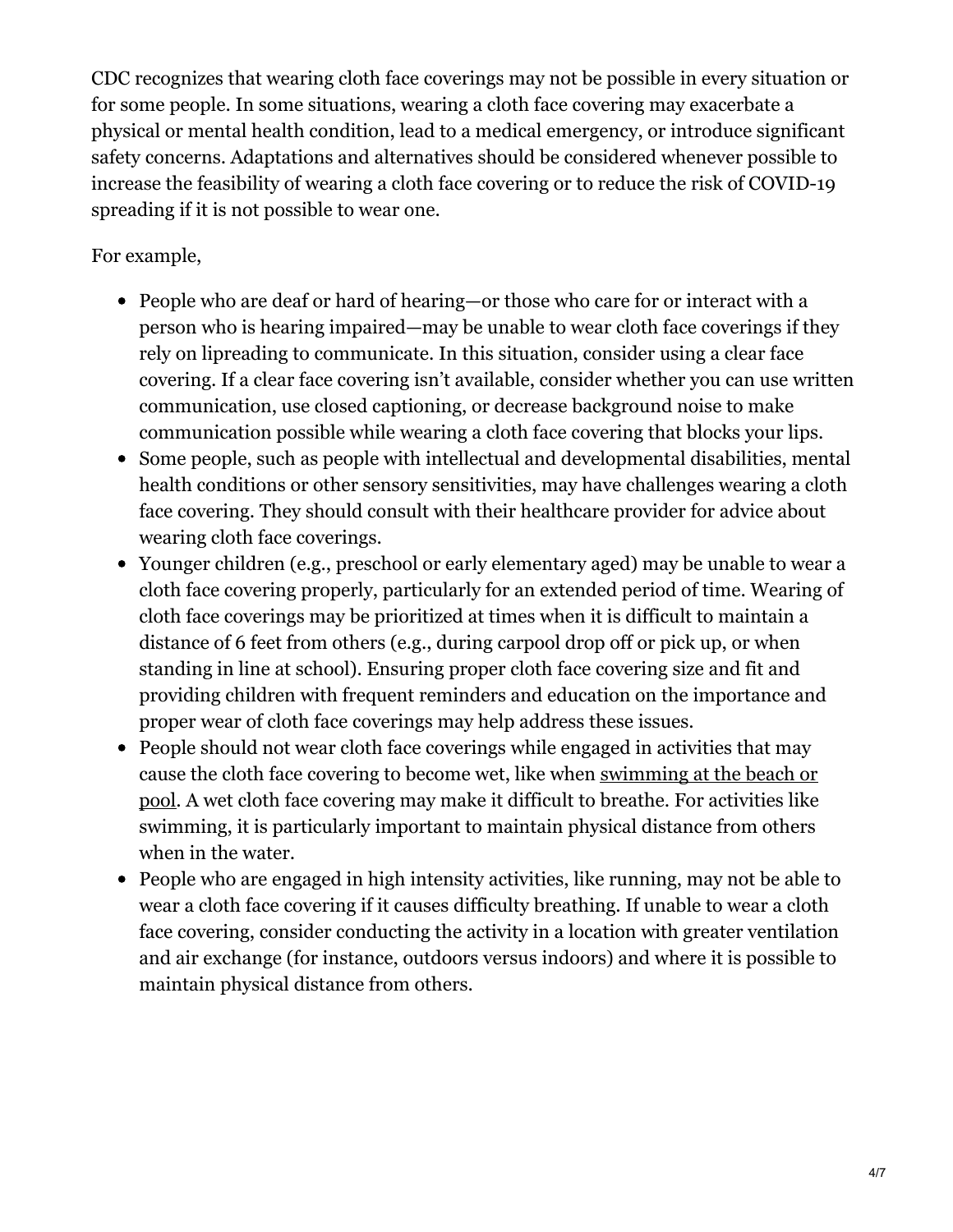• People who work in a setting where cloth face coverings may increase the risk of [heat-related](https://www.cdc.gov/niosh/topics/heatstress/) illness or cause safety concerns due to introduction of a hazard (for instance, straps getting caught in machinery) may consult with an occupational safety and health professional to determine the appropriate face covering for their setting. Outdoor workers may prioritize use of cloth face coverings when in close contact with other people, like during group travel or shift meetings, and remove face coverings when social distancing is possible. Find more [information](https://www.cdc.gov/coronavirus/2019-ncov/community/organizations/meat-poultry-processing-workers-employers.html) here and below.

Cloth face coverings are a critical preventive measure and are **most** essential in times when social distancing is difficult. If cloth face coverings cannot be used, make sure to take other measures to reduce the risk of COVID-19 spread, including social distancing, frequent hand washing, and cleaning and disinfecting frequently touched surfaces.

## Face Shields

It is not known if face shields provide any benefit as source control to protect others from the spray of respiratory particles. CDC does not recommend use of face shields for normal everyday activities or as a substitute for cloth face coverings. Some people may choose to use a face shield when sustained close contact with other people is expected. If face shields are used without a mask, they should wrap around the sides of the wearer's face and extend to below the chin. Disposable face shields should only be worn for a single use. Reusable face shields should be cleaned and disinfected after each use. **Plastic face shields for newborns and infants are NOT recommended**.

## Surgical Masks

Cloth face coverings are not surgical masks or respirators. Currently, those are critical supplies that should continue to be reserved for healthcare workers and other medical first responders, as recommended by current CDC guidance. Cloth face coverings also are not appropriate substitutes for them in workplaces where masks or respirators are recommended or required and available.

#### Recent Studies:

- Rothe C, Schunk M, Sothmann P, et al. Transmission of 2019-nCoV Infection from an Asymptomatic Contact in Germany. The New England journal of medicine. 2020;382(10):970-971. PMID: [32003551](https://pubmed.ncbi.nlm.nih.gov/32003551/)
- Zou L, Ruan F, Huang M, et al. SARS-CoV-2 Viral Load in Upper Respiratory Specimens of Infected Patients. The New England journal of medicine. 2020;382(12):1177-1179. PMID: [32074444](https://pubmed.ncbi.nlm.nih.gov/32074444/)
- Pan X, Chen D, Xia Y, et al. Asymptomatic cases in a family cluster with SARS-CoV-2 infection. The Lancet Infectious diseases. 2020. PMID: [32087116](https://pubmed.ncbi.nlm.nih.gov/32087116/)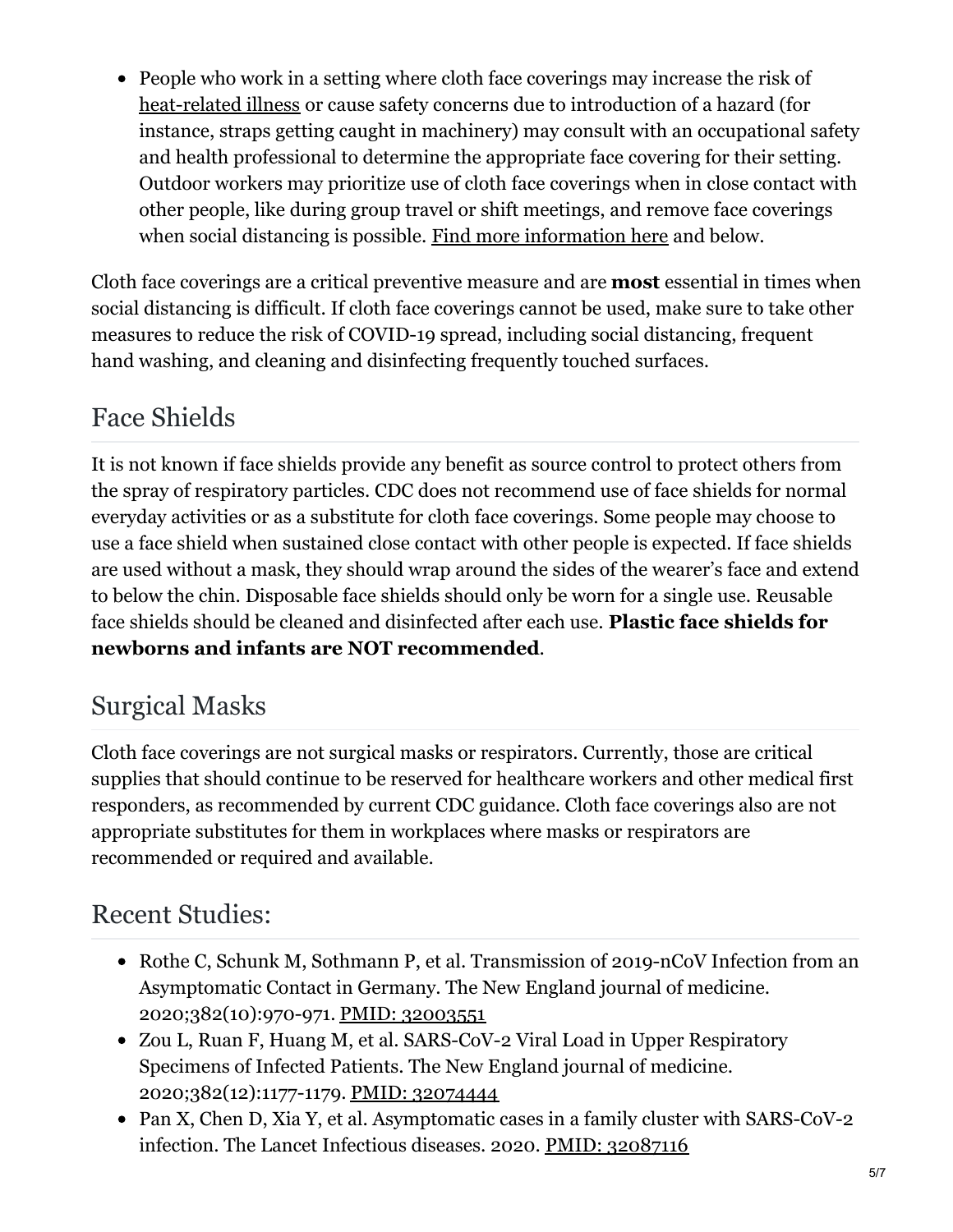- Bai Y, Yao L, Wei T, et al. Presumed Asymptomatic Carrier Transmission of COVID-19. Jama. 2020. PMID: [32083643](https://pubmed.ncbi.nlm.nih.gov/32083643/)
- Kimball A HK, Arons M, et al. Asymptomatic and Presymptomatic SARS-CoV-2 Infections in Residents of a Long-Term Care Skilled Nursing Facility — King County, Washington, March 2020. MMWR Morbidity and mortality weekly report. 2020; ePub: 27 March 2020. PMID: [32240128](https://pubmed.ncbi.nlm.nih.gov/32240128/)
- Wei WE LZ, Chiew CJ, Yong SE, Toh MP, Lee VJ. Presymptomatic Transmission of SARS-CoV-2 — Singapore, January 23–March 16, 2020. MMWR Morbidity and Mortality Weekly Report. 2020;ePub: 1 April 2020. PMID: [32271722](https://pubmed.ncbi.nlm.nih.gov/32271722/)
- Li R, Pei S, Chen B, et al. Substantial undocumented infection facilitates the rapid dissemination of novel coronavirus (SARS-CoV2). Science (New York, NY). 2020. PMID: [32179701](https://pubmed.ncbi.nlm.nih.gov/32179701/)
- Furukawa NW, Brooks JT, Sobel J. Evidence Supporting Transmission of Severe Acute Respiratory Syndrome Coronavirus 2 While Presymptomatic or Asymptomatic [published online ahead of print, 2020 May 4]. Emerg Infect Dis. 2020;26(7):10.3201/eid2607.201595. [Link](https://wwwnc.cdc.gov/eid/article/26/7/20-1595_article)
- Oran DP, Topol Prevalence of Asymptomatic SARS-CoV-2 Infection: A Narrative Review [published online ahead of print, 2020 Jun 3]. Ann Intern Med. 2020;M20- 3012. PMID: [32491919](https://pubmed.ncbi.nlm.nih.gov/32491919/)
- National Academies of Sciences, Engineering, and Medicine. 2020. Rapid Expert Consultation on the Possibility of Bioaerosol Spread of SARS-CoV-2 for the COVID-19 Pandemic (April 1, 2020). Washington, DC: The National Academies Press. <https://doi.org/10.17226/25769>.
- Schwartz KL, Murti M, Finkelstein M, et al. Lack of COVID-19 transmission on an international flight. CMAJ. 2020;192(15):E410. PMID: [32392504](https://pubmed.ncbi.nlm.nih.gov/32392504/)
- Anfinrud P, Stadnytskyi V, Bax CE, Bax A. Visualizing Speech-Generated Oral Fluid Droplets with Laser Light Scattering. N Engl J Med. 2020 Apr 15. doi:10.1056/NEJMc2007800. PMID: [32294341](https://pubmed.ncbi.nlm.nih.gov/32294341/)
- Davies A, Thompson KA, Giri K, Kafatos G, Walker J, Bennett A**.** Testing the efficacy of homemade masks: would they protect in an influenza pandemic? Disaster Med Public Health Prep. 2013;7(4):413-8. PMID: [24229526](https://pubmed.ncbi.nlm.nih.gov/24229526/)
- Konda A, Prakash A, Moss GA, Schmoldt M, Grant GD, Guha S. Aerosol Filtration Efficiency of Common Fabrics Used in Respiratory Cloth Masks. ACS Nano. 2020 Apr 24. PMID: [32329337](https://pubmed.ncbi.nlm.nih.gov/32329337/)
- Aydin O, Emon B, Saif MTA. Performance of fabrics for home-made masks against spread of respiratory infection through droplets: a quantitative mechanistic study. medRxiv preprint doi: https://doi.org/10.1101/2020.04.19.20071779, posted April 24, 2020.
- Ma QX, Shan H, Zhang HL, Li GM, Yang RM, Chen JM. Potential utilities of maskwearing and instant hand hygiene for fighting SARS-CoV-2. J Med Virol. 2020. PMID: [32232986](https://pubmed.ncbi.nlm.nih.gov/32232986/)